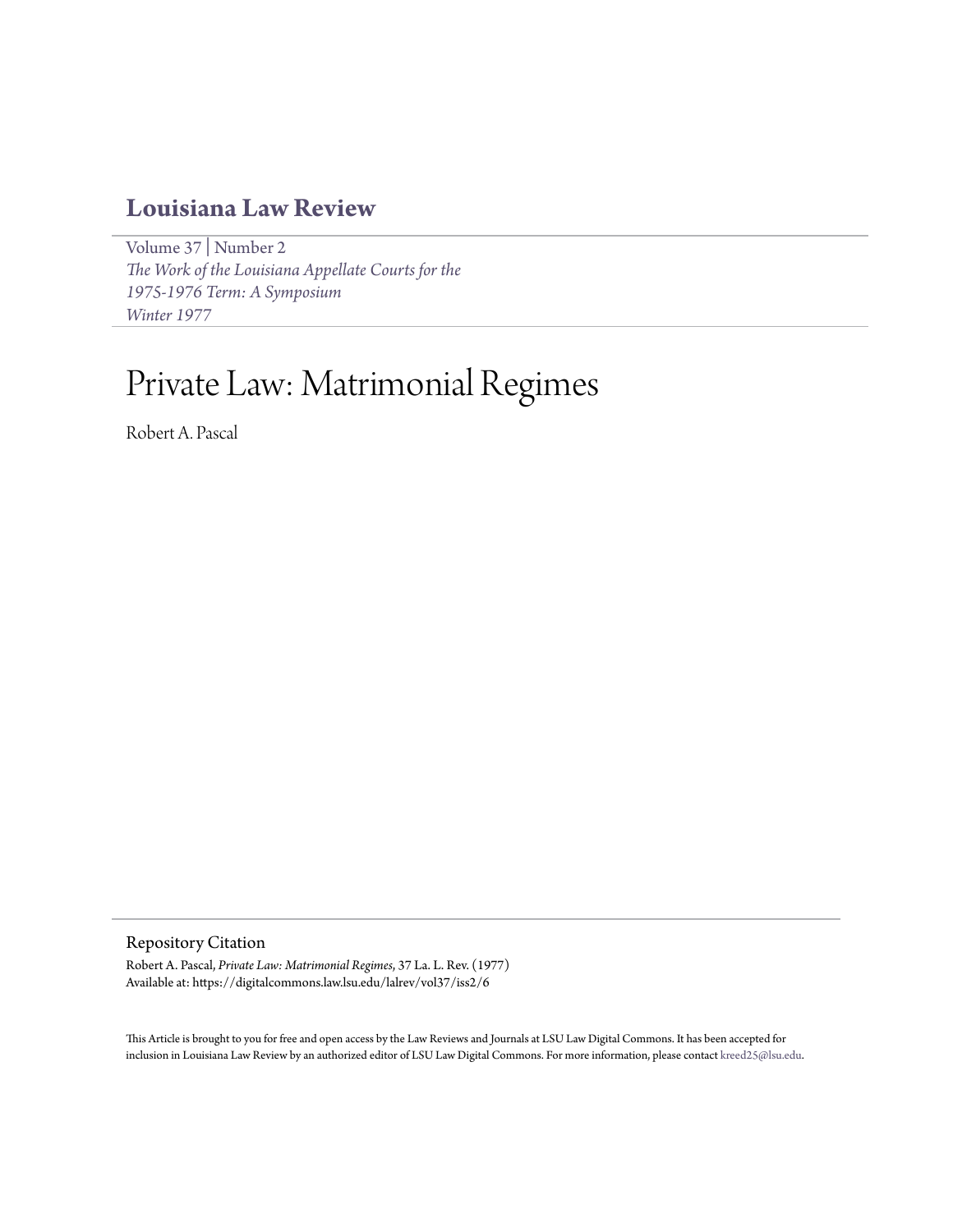#### MATRIMONIAL REGIMES

# *Robert A. Pascal\**

# **COMMUNITY** OF GAINS ALWAYS **CONTRACTED,** NEVER IMPOSED BY LAW

Dictum in *Williams v. Williams*<sup>1</sup> states that "[t]he community of . . . gains is imposed **. . .** by operation of law absent a contrary stipulation in a marriage contract. La. Civil Code arts. 2329, 2332, 2399 (1870)." If for no other reason, this dictum would be erroneous under Louisiana Revised Statutes 9:264, added by Act 693 of 1975, which speaks of "the conclusive presumption of law that spouses who have not entered into a marriage contract before marriage did contract tacitly the community of gains."

This legislation of 1975, however, merely confirms what has been true since 1825. Before 1825 the community of gains was a "necessary consequence" of marriage and hence "superinduced of right" or imposed by law.2 The Digest of 1808, consistently, did not permit modification or exclusion of the community of gains and contained no articles on a separation of property by marriage contract. The Civil Code of 1825 introduced these changes. 3 The new possibility of altering or excluding the community of gains rendered the laws on the subject *suppletive* rather than *imperative* and, of logical necessity, converted the community regime from one imposed by law to one which the spouses, as persons presumed to know the law, tacitly contracted in the absence of stipulations to the contrary. The language of articles 2332 and 2399, according to which the community is "imposed by law" or "superinduced of right" (i.e., as a matter of law) in the absence of a stipulation to the contrary, must be understood to signify no more than that the "imposition" or "superinduction" is *by suppletive law*, the very function of which is to supply the rights and obligations which persons may well be presumed to have intended to accept when they have not contracted expressly on a subject. <sup>4</sup>

<sup>\*</sup> Professor of Law, Louisiana State University.

<sup>1. 331</sup> So. 2d 438 (La. 1976).

<sup>2.</sup> La. Digest of 1808, arts. 10 & 65, pp. 320 & 336.

*<sup>3.</sup>* See La. Civ. Code arts. 2312, 2394-98, and 2639 (1825), now found as LA. CIv. **CODE** arts. 2332, 2392-96 and 2399.

<sup>4.</sup> This understanding of the essentially contractual nature of the "legal" regime has predominated in French legal opinion since the decision in the case of the spouses Ganey, by the Parlement of Paris, in 1525. *See* II BATIFFOL, DROIT **INTERNA-**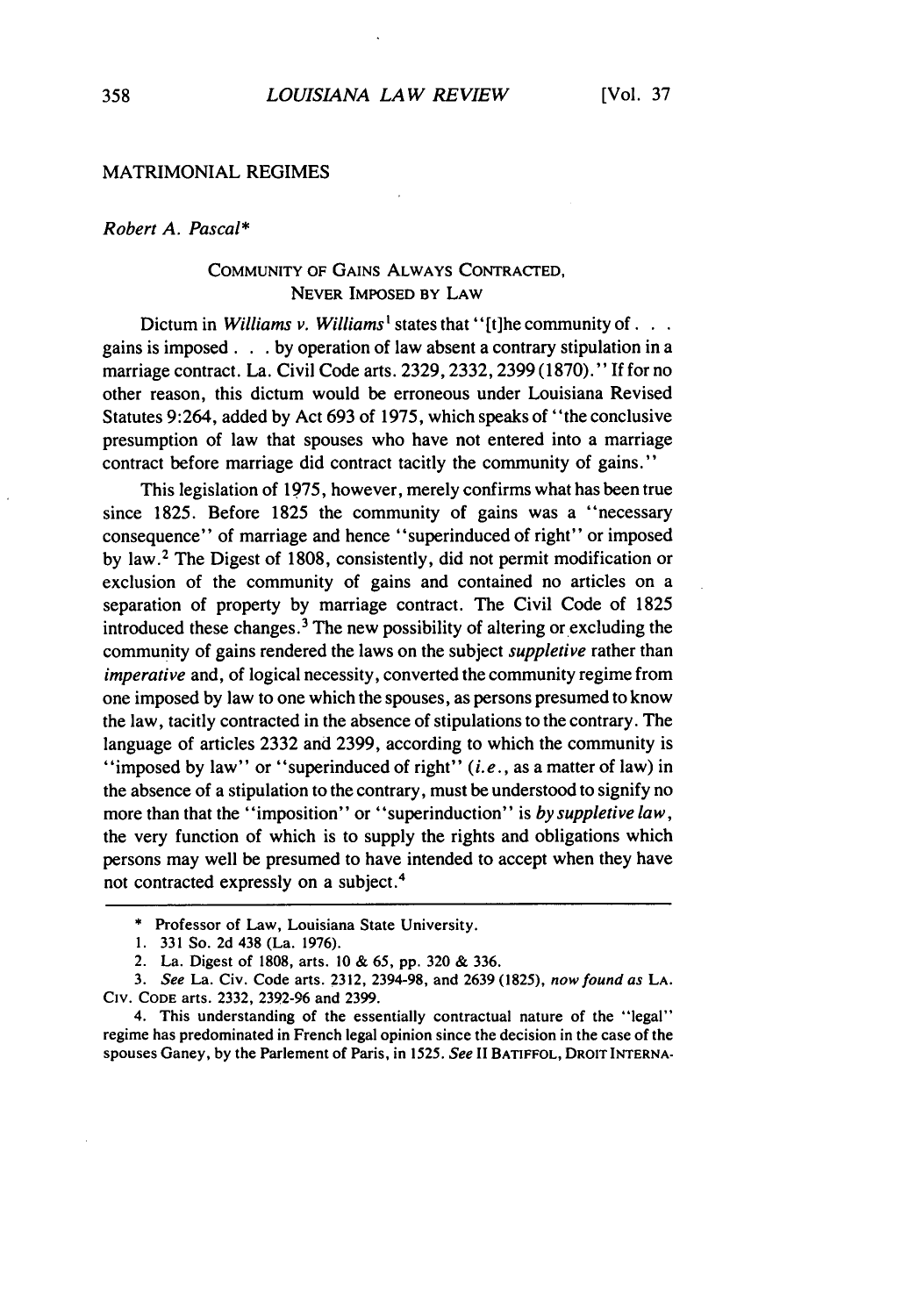The point is of immense practical importance. Inasmuch as the "legal" community is *contracted,* not *imposed by law,* changes in the law pertaining to the "legal" community cannot be made effective for persons already married unless the law gives them the right to agree to the changes and they do agree to them mutually in the manner provided by law. Heretofore, however, no Louisiana legislation amending the legal regime has ever offered persons already under it the right to agree to the changes made by the amendment, and the general law forbids the alteration of matrimonial regimes by convention.<sup>5</sup> An equally important consequence of the contractual nature of the "legal" community is that it can have *direct* consequences only between the spouses themselves. Third persons may have rights and obligations against and toward the spouses as individuals, but not against a "community." It is not an entity, but only a contract between husband and wife. <sup>6</sup>

# ALIMONY FOR HUSBAND'S RELATIVES

*Connell v. Connell<sup>7</sup>* presented the question whether the husband must account to the wife, on dissolution of the community of gains, for one-half the community funds expended by him to pay alimony to his first wife and to children of the first marriage. All justices agreed he was not obliged to account in any way. The majority properly characterized the alimentary obligations as legal obligations arising during marriage.8 Next, however, the majority noted the literal language of article 2403, that "the debts contracted during the marriage. **. .** must be acquitted out of the common fund," and concluded from this that no accounting was due the wife.

The writer agrees that, if there is a community of gains between the spouses, the legislation *ought to* provide that the alimentary obligations of

TIONAL PRIVÉ, n<sup>°</sup>618 (5th ed. 1971). Some contrary analyses are mentioned by Batiffol, supra at  $n^2$  619, but the reasons on which they are based are not relevant to the usual situation.

6. Pascal, *Updating Louisiana's Community of Gains,* 49 **TUL** L. REV. 555, 555-57 (1975).

7. 331 So. 2d 4 (La. 1976).

8. One justice characterized the obligation as an antenuptial legal obligation, but argued an exception to article 2403's rule "rationalized on the basis that the State occupies a status unlike other creditors." *Id.* at 8, 9. The writer submits that the State is not a "creditor" under the alimony laws. The alimony laws are of public concern, therefore imperative laws rather than suppletive laws, but the State cannot be considered a "creditor" under them. Only the person to whom alimony is owed is a "creditor" in this context.

**<sup>5.</sup> LA.** CIv. CODE art. 2329 provides the general rule. Two exceptions not relevant here are contained in Civil Code articles 155 and 2329.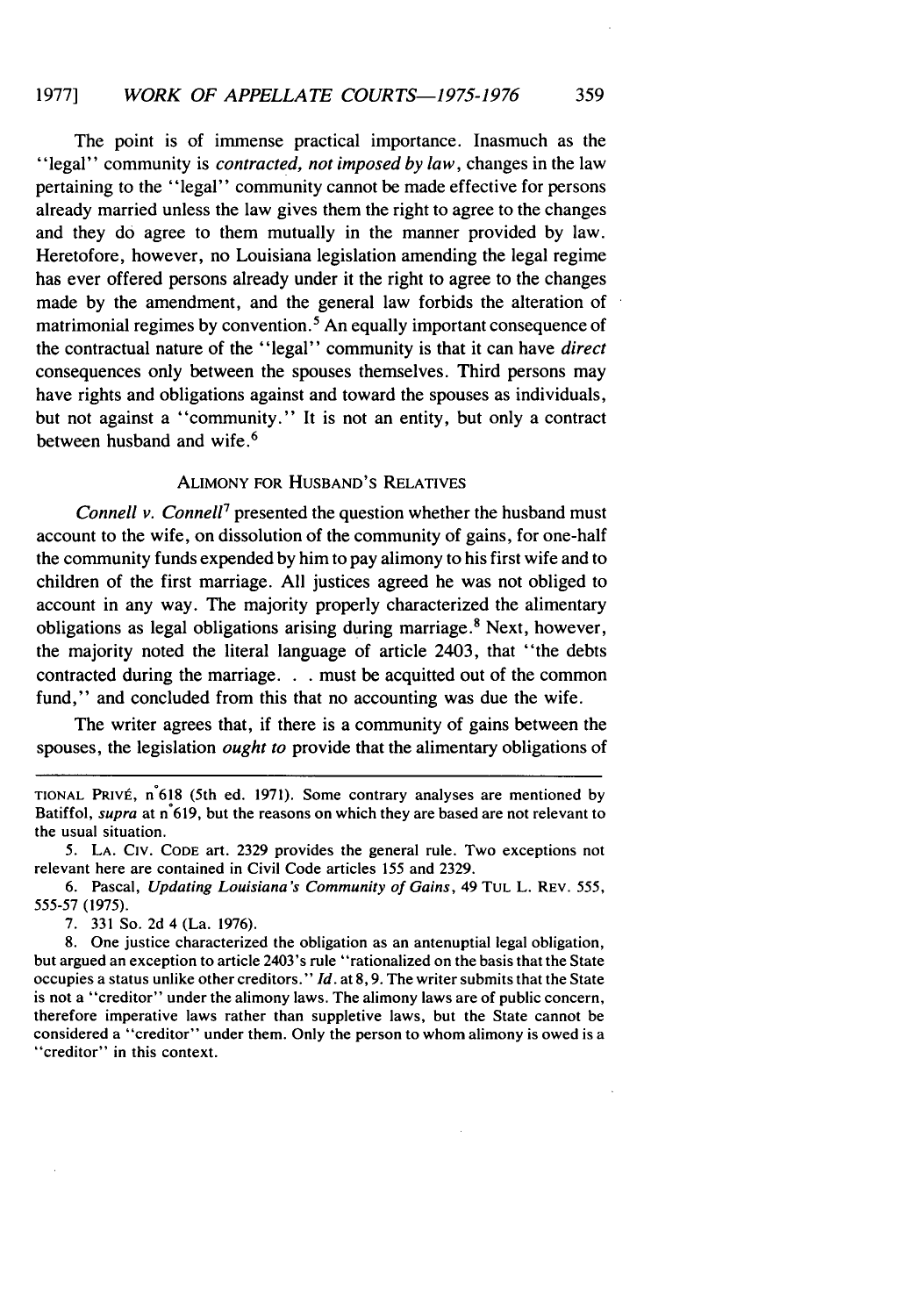each spouse are obligations of the husband so far as third persons are concerned, but payable, as between husband and wife, from the community fund and therefore without any obligation to account. But this solution cannot be admitted under article 2403. In the context of other articles of the Civil Code, article 2403 must be restricted to obligations not only incurred during the marriage, but pertaining to a matter of common concern to the spouses. Article 2403 itself, for example, affirms that antenuptial debts should be paid out of the separate funds of the obliged spouse, and it is suggested here that the rule is so because antenuptial obligations are not a matter of common concern. Article 2408 also evidences the same principle in requiring the spouse whose separate assets have been improved or augmented with community assets or energies to reimburse the other spouse one-half the value of the improvements or augmentations. Finally, it may be observed that it is extremely doubtful the justices would have judged the husband not obliged to account for one-half the community funds used by him to discharge debts he had incurred during marriage by accepting an insolvent succession. Yet a literal construction of article 2403 would require this result. In the context of these observations, therefore, the meaning of article 2403 may not be considered free from doubt and the article should be construed in the light of the principles underlying the community of gains that are ascertainable from all the texts on the subject. Article 2403, then, must be construed as requiring, as between the spouses, the payment from community funds of only those obligations incurred during the marriage that relate to matters of common concern to them. <sup>9</sup>

# HUSBAND'S LIABILITY FOR WIFE'S **PURCHASES ON** HER SEPARATE ACCOUNT

The decision in *McCary's Shreve City Jewelers, Inc. v. Saucier<sup>10</sup>* cannot be approved. A wife not living with her husband, but not separated from bed and board, sought to purchase a diamond from a jeweler and to have him mount it in her husband's class ring, all with a view to making the husband a surprise donation. Fully aware of the facts, the jeweler agreed to charge her alone for the diamond and its mounting. The diamond was supplied, the work done, and the wife made the surprise donation of the improved ring to her husband. Later the jeweler demanded payment from the husband, and the husband did cause a corporation of which he was president to pay a small amount toward the total cost of the diamond and mounting. On these facts the court gave judgment for the jeweler, reasoning

<sup>9.</sup> Pascal, supra note 6, at 558-61.

<sup>10. 318</sup> So. 2d 671 (La. App. 2d Cir. 1975).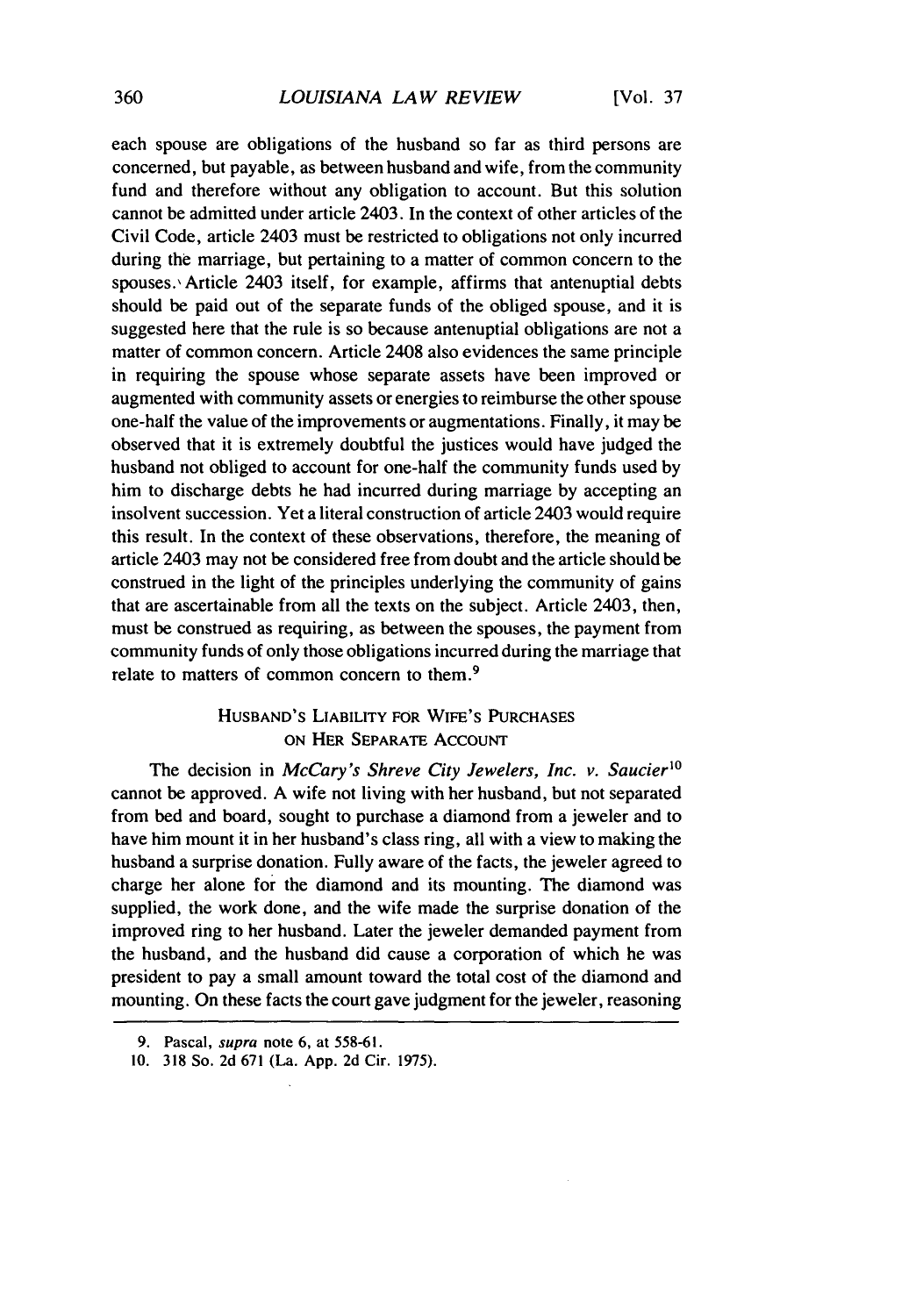(1) that the debt had been contracted "for the benefit of the husband," (2) that, therefore, it could be ratified by him, and (3) that he did ratify it both by his failure to repudiate his wife's transaction and his payment of part of the price.

There is serious error in the reasoning. The wife had not entered into a contract on her husband's account as principal, but on her own account, for her own benefit, that is to say, to make her husband a donation. There was no transaction, therefore, which the husband could repudiate and none which he could ratify. One may not repudiate a contract to which he is not a party. Nor may one ratify a contract to which he was not made a party by his own action or by that of one representing him as mandatary or *negotiorum gestor*. Hence neither the husband's acceptance of the ring, <sup>11</sup> nor his failure to repudiate the contract, nor his payment of part of his wife's debt could render him liable personally for her debt. He could have assumed her debt, but the assumption of another's debt may not be proved by parol,  $^{12}$  and no writing to that effect appears to have been in evidence.

The reader who might observe that the matter is not one of matrimonial regimes law would be correct, but it is discussed here because the bench and bar frequently mistakenly consider it a part of that subject. It is not matrimonial regimes law, however, not simply because our matrimonial regimes laws mention nothing about one spouse's liability for the debts of the other, but also because Louisiana matrimonial regimes, being purely contractual, **1 <sup>3</sup>**cannot give third persons rights against the spouses individually or collectively. In some legislations spouses are made liable to third persons for each other's debts, but there is no rule of this kind in Louisiana legislation. Were there any legislation to this effect it would belong either in the general law on obligations or, better, in that on marriage.

#### **LIABILITY** OF **ONE SPOUSE FOR** THE **DELICrs OF** THE OTHER

There is no legislation on marriage, on matrimonial regimes, or on delictual obligations which renders either spouse, as spouse, liable for the delicts of the other. This absence of legislation hardly is an omission through inadvertence, for the Civil Code does detail the liabilities of parents, tutors, curators, teachers, and employers for the acts of those under

**<sup>11.</sup>** It is to be noted that since the wife appropriated the husband's ring for her own purpose, and since the value of the diamond (presumably) was greater than that of the ring in its original condition, the improved ring belonged to the wife until she donated it to the husband. LA. CiV. **CODE** arts. 521-23.

<sup>12.</sup> *Id.* art. 2278(3).

<sup>13.</sup> See the text at notes 1-6, supra.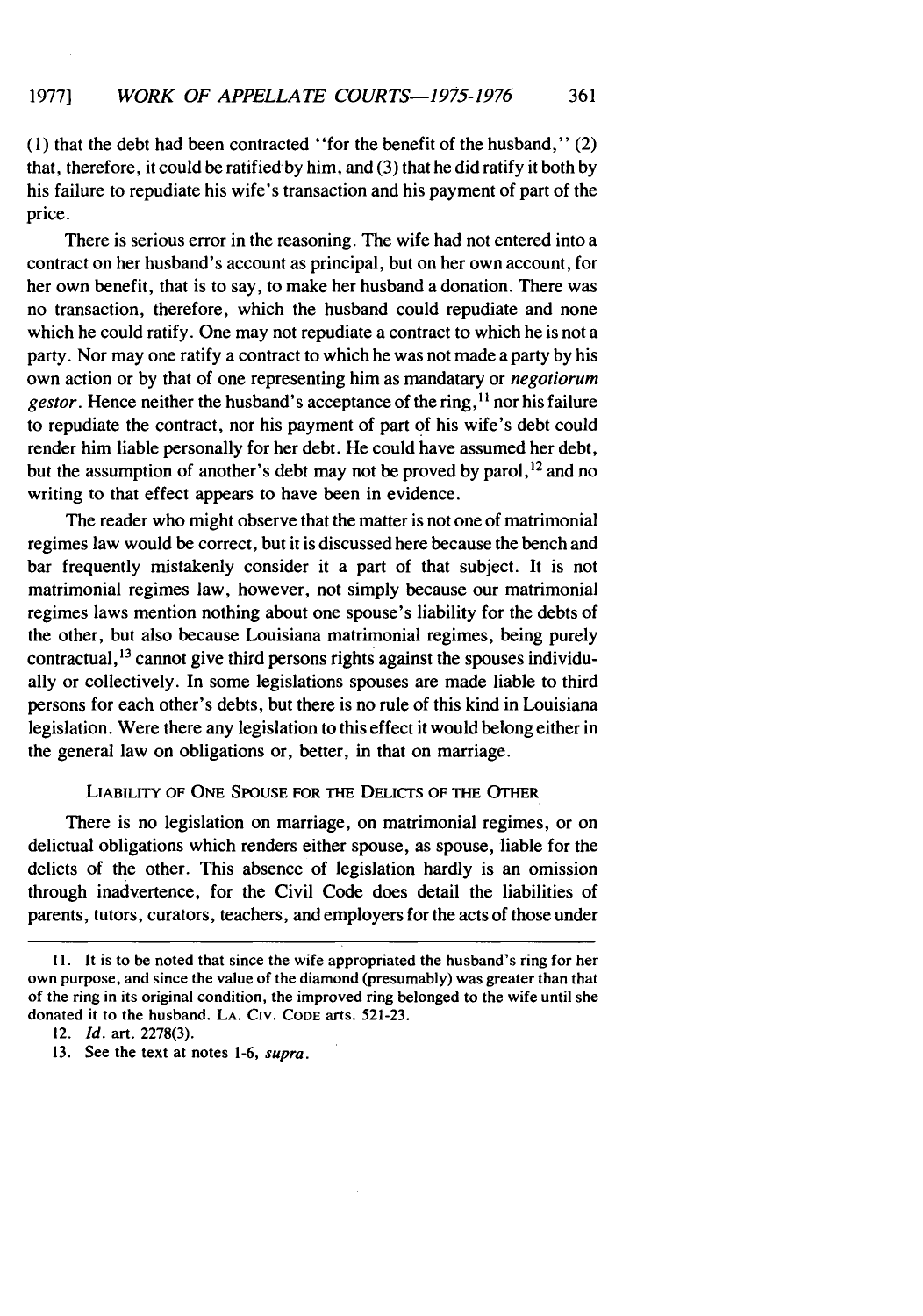their charge. There is no reason, nevertheless, why either spouse should not be liable to third persons for the delict of the other committed while acting as his or her "employee" or "servant." Here the general law should apply. The fact remains, however, that there can be no justification under the present legislation for holding one spouse liable personally for the delict of the other committed while an employee of a third person. This, in effect, is what was decided in *Walker v. Fontenot.<sup>4</sup>*

The legislation on the community of gains does not contain any provision clearly including the delicts of a spouse under obligations to be shared by them.<sup>15</sup> Spanish law even now is to the effect that the delictual obligation of each spouse remains his separate obligation.<sup>16</sup> Certainly there are instances in which the unintentional delicts of one spouse *should be* considered obligations to be shared by the spouses between themselves, <sup>17</sup> but there is no specific legislation on this point, and certainly none which would warrant the liability of either spouse to third persons for the delicts of the other acting otherwise than as his employee or servant. The result in *Walker v. Fontenot,* therefore, must be considered correct under the legislation.

#### PRODUCTS OF INDUSTRY OR LABOR

Article 2402 of the Civil Code states clearly enough that the product of the industry or labor of each spouse is a community asset. It is not difficult to understand that the principle underlying the rule is that each spouse contributes his or her labor during the regime to the common fund. Construing the article in the light of its principle, there can be no doubt that payments received before the regime's inception or after its termination, but for services performed or to be performed during its existence, are com-

<sup>14. 329</sup> So. 2d 762 (La. App. 1st Cir. 1976).

<sup>15.</sup> Under Civil Code articles 131 and 1786 construed together the husband is liable personally to third persons for the commercial contracts of his wife who is a public merchant with his permission if there is a community regime between them, but the articles do not impose liability on the husband for the wife's delicts committed in that capacity.

<sup>16.</sup> Spanish Civ. Code art. 1410 (1889). See also IX **MANRESA, COMENTARIOSAL** CÓDIGO CIVIL ESPAÑOL (5th ed. rev. 1950).

<sup>17.</sup> It may be argued that, as between the spouses, the liability for injury or damage to third persons caused negligently (but not intentionally) by one of the spouses while attending to a matter of common concern to them, or incurred vicariously by a spouse by reason of the act of a third person for whom he or she is responsible in a matter of common concern, should be a common obligation if there is a community regime between them. This interspousal sharing of obligations so incurred, however, should not imply direct liability of the non-acting spouse toward the third person suffering the injury or damage.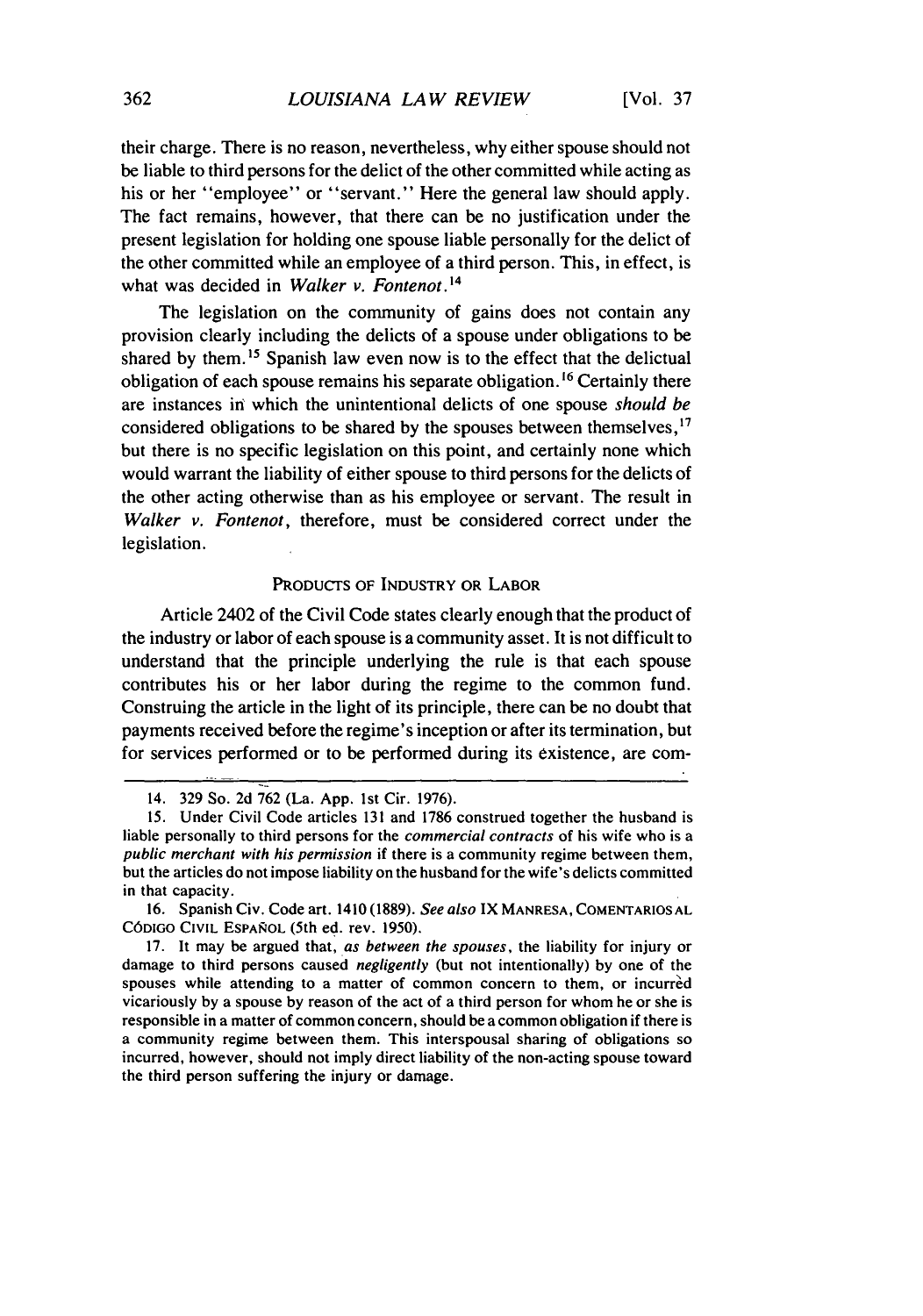munity assets, and that sums received during the regime, but for services performed before its inception or after its dissolution, are separate assets. The all-important factor is whether the revenue has been generated by industry or labor performed or expended during the regime. For this reason the case of *Due v. Due*<sup>18</sup> presented a false problem. The attorney spouse's services were rendered during and after the termination of the community of gains pursuant to a contingent fee contract entered into during the regime. Apparently the non-attorney spouse contended the entire fee should be considered a community asset inasmuch as the contract therefor had been entered into during marriage, whereas apparently the attorney spouse contended that, inasmuch as the fee was not payable unless and until the client's cause had been won and that event had not occurred until after termination of the regime, the entire fee was his separate property. The court reached the correct result, remanding the case for allocation to the community assets that portion of the fee corresponding to the services rendered before dissolution of the regime, but only after employing much more elaborate reasoning than the issue warranted.

The decision in *West v. Ortego*<sup>19</sup> also may be considered in the context of the rule that the products of the industry and labor of the spouses become community assets. The case involved the allocation of sums received after dissolution of the community of gains, but for damages occasioned by an injury suffered during its existence. Properly overruling *Chambers v. Chambers20* on the point, the supreme court judged that portion of the total award which had been given for loss of earnings subsequent to the dissolution of the community regime to be the separate property of the injured husband. The decision does not cover all problems connected with dissolution of the community of gains after the husband's injury, however, and legislative attention must be addressed to the situation's manifold inequities.

#### RECOVERY OF MEDICAL EXPENSES

In Charles *v. Sewerage and Water* Board of *New Orleans,21* a wife living separate and apart from her husband for over forty years was allowed to sue for and recover medical expenses incurred as a result of a personal injury. The court treated the disposition as a "judicially allowed exception" to the rule of article 686 of the Code of Civil Procedure, under which the

<sup>18. 331</sup> So. 2d 858 (La. App. 1st Cir. 1976).

<sup>19. 325</sup> So. 2d 242 (La. 1975).

<sup>20. 259</sup> La. 246, 249 So. 2d 896 (1971).

<sup>21. 331</sup> So. 2d 216 (La. App. 4th Cir. 1976).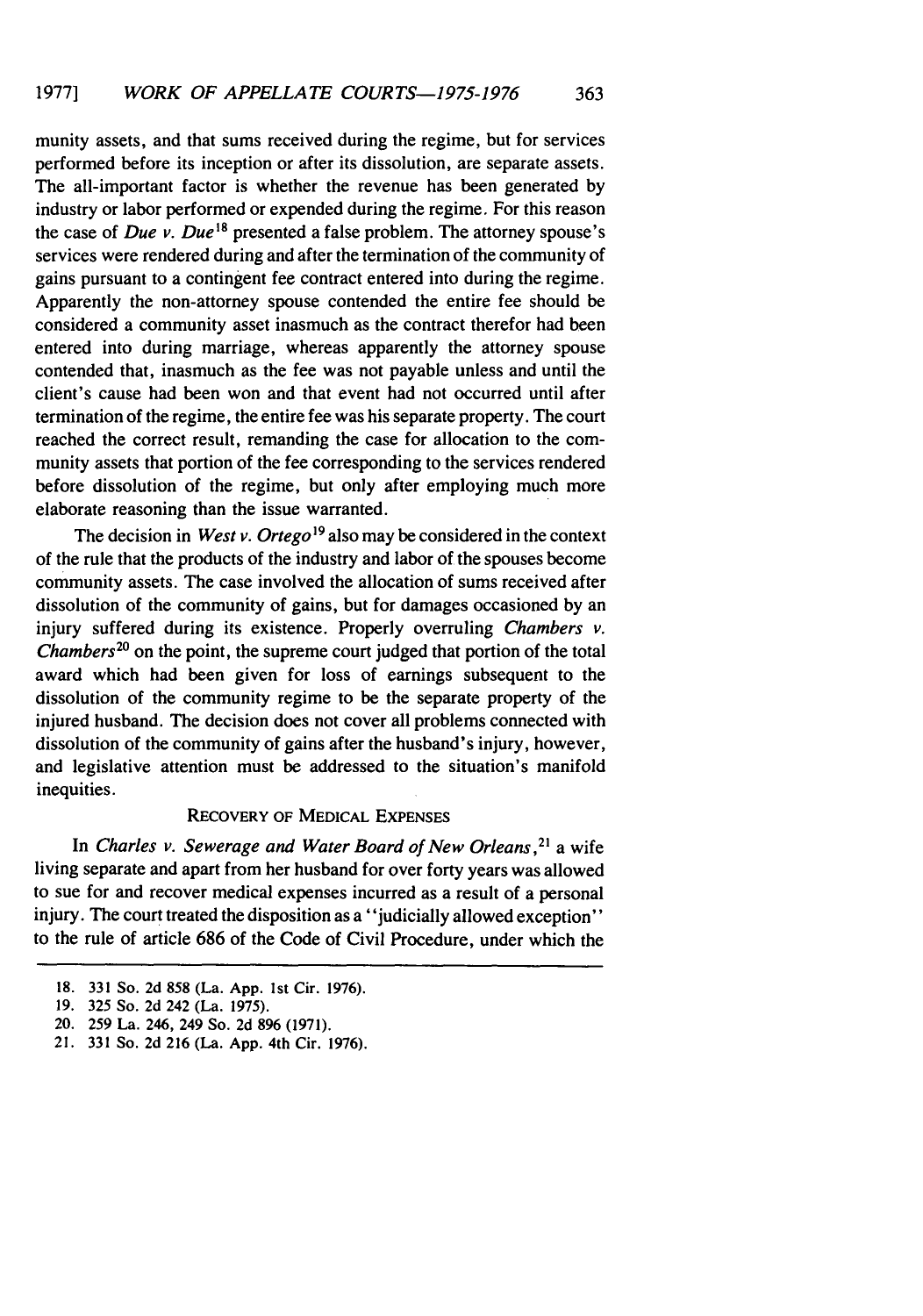husband is the proper party plaintiff in suits to enforce "a right of the marital community," citing a previous decision. The writer concurs in the result, but submits that article 686 was not involved at all. Whether a right is a "community right" is an issue which can arise only between the spouses, not between the spouses and third persons. This is so because, as already mentioned in this *Symposium*,<sup>22</sup> the community is a contract between spouses specifying the manner in which they shall share their assets and liabilities and, as such, it can have direct effects between the spouses alone. The third party creditor or debtor may ask *which spouse* is his debtor or creditor, but not whether the debt or credit is a "community" or separate obligation or right. Even if as between the husband and wife the husband should pay all or part of the wife's medical expenses, that fact in itself would not render the husband liable to the suppliers of the medical services. The husband must have contracted them either personally or through a mandatary or *negotiorum gestor* acting in his name, or the suppliers of the services themselves must have acted justifiably as his gestor in rendering the services. None of these factors appears present in *Charles.* Not even the customary tacit mandate of the husband to wife to contract for ordinary needs of the wife and family come into play here, for that tacit mandate cannot reasonably be said to extend to a wife living separate and apart, especially in an instance in which she has income which she is entitled to keep as her separate property. The wife in *Charles,* then, appears to have been the only party obliged for the cost of the medical services and the only party entitled to sue to be indemnified for them.

What has been said above does not in any way deny that under the laws *on marriage,* and more particularly articles 119 and 120 of the Civil Code, the husband is obliged to support his wife. But these articles prescribe obligations of the husband toward his wife, not obligations of the husband toward third persons. These obligations arising under the law of marriage, moreover, are *subsidiary* to the obligations of the spouses to contribute to the expenses of the marriage, which include the medical expenses of each spouse, in accordance with the terms of their marriage contract;<sup>23</sup> and these obligations too are interspousal and have no direct bearing on the liability of either spouse to third persons for such expenses. The wife, therefore, was the proper party plaintiff to sue for and recover her medical expenses.

Whether the wife had a right to be reimbursed part of these medical expenses by her husband cannot be determined on the basis of the facts

<sup>22.</sup> See text at notes **5** & 6, supra.

<sup>23.</sup> LA. CIV. **CODE** arts. 2389, 2395, and 2435.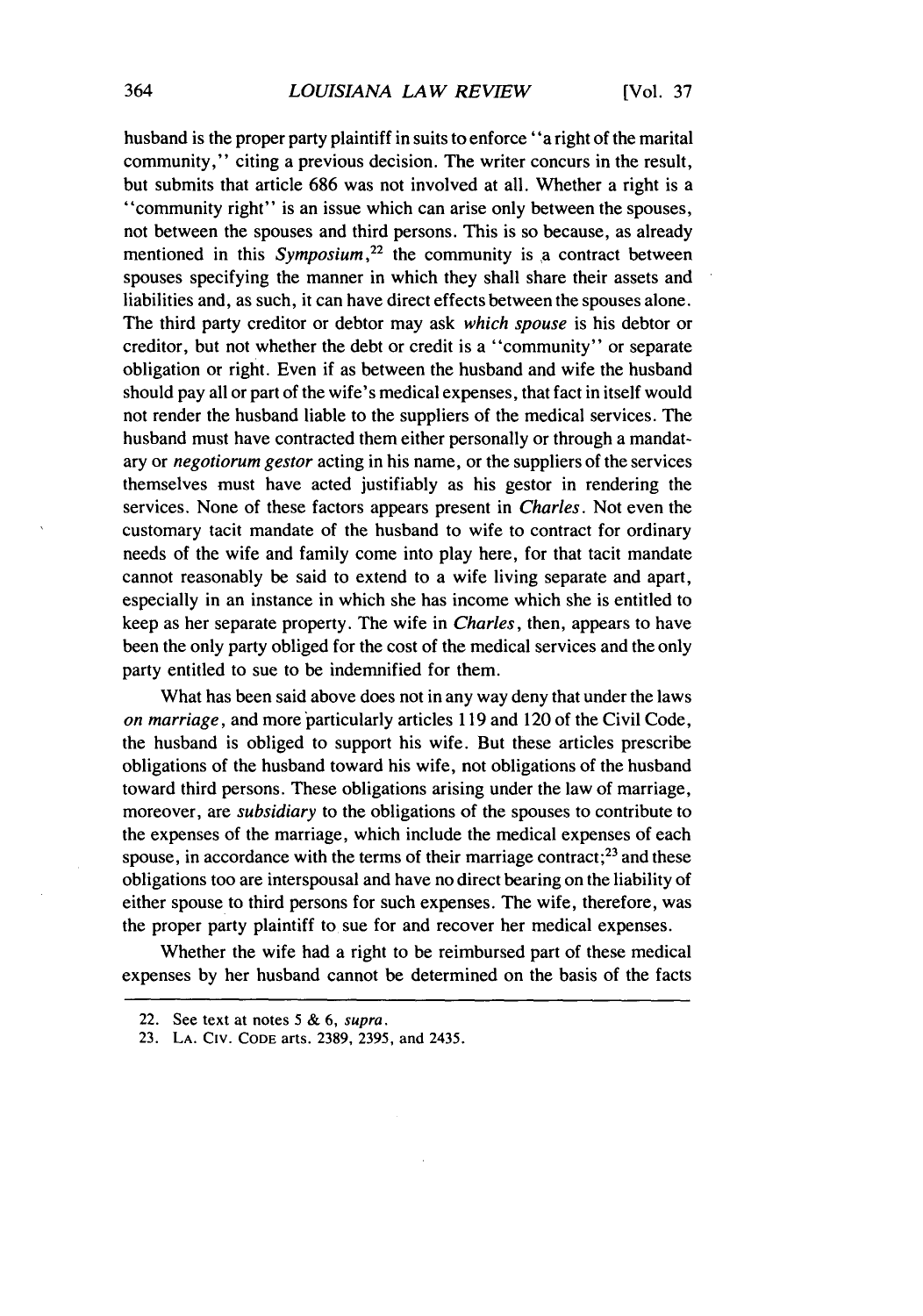recited in the opinion. It may be pointed out, however, that if there is no stipulation on the subject in an express marriage contract and the wife has not brought a dowry, then she must contribute to the expenses of the marriage in proportion to her and her husband's incomes, but never more than half of her own. 24

# **ACCOUNTING PROBLEMS**

# The sources of *difficulty*

Louisiana cases dealing with indemnification for community energies or assets used for the separate benefit of one spouse or of a third person, and those dealing with indemnification for the use of separate assets for a matter of common or community concern, never have been very satisfactory to anyone. The primary underlying reason is the inadequacy of the legislation itself. There are only three Civil Code articles on the subject: article 2403 on the payment of debts, article 2408 on the improvement or amelioration of separate assets with community funds, and article 2404 insofar as it permits the husband to make donations of certain community assets, or any under certain circumstances, as long as he does not do so with the intent to defraud his wife. None of these articles is easy to construe or apply, and they leave many gaps.

Already in this *Symposium* there has been occasion to recall the inconsistency of the literal, apparent meaning of article 2403 of the Civil Code with the principles of the community of gains and the necessity of

<sup>24.</sup> LA. **CIV.** CODE art. 2389 provides: **"If** all the property of the wife be paraphernal, and she have reserved to herself the administration of it, she ought to bear a proportion of the marriage charges, equal, if need be, to one half her income." This article does not mention the earnings of the wife because, when it was adopted in 1808, the community of gains was a necessary part of every marriage contract and all earnings of the wife entered the community. La. Digest of 1808, arts. 10 & 63. The only way in which the wife could have income, therefore, was as revenue of paraphernalia. That the principle, however, is that the wife contributes to the marriage expenses (or charges) from all her income, even her earnings, where they are her separate property, cannot be denied. Thus Civil Code article 2395, in the articles on separation of property, declares the wife contributes to the marriage expenses to the amount of one half her income in the absence of a contrary stipulation in an express marriage contract. Usually under the community of gains the wife's earnings become the husband's income by entering the common fund, but since 1912, Civil Code article 2334 has provided that the earnings of the wife, living separate and apart from her husband are her separate property. The wife in *Charles* was living separate and apart from her husband, was employed, therefore enjoyed separate income, and therefore was obliged to share the marriage charges with her husband in the proportion decreed by article 2389.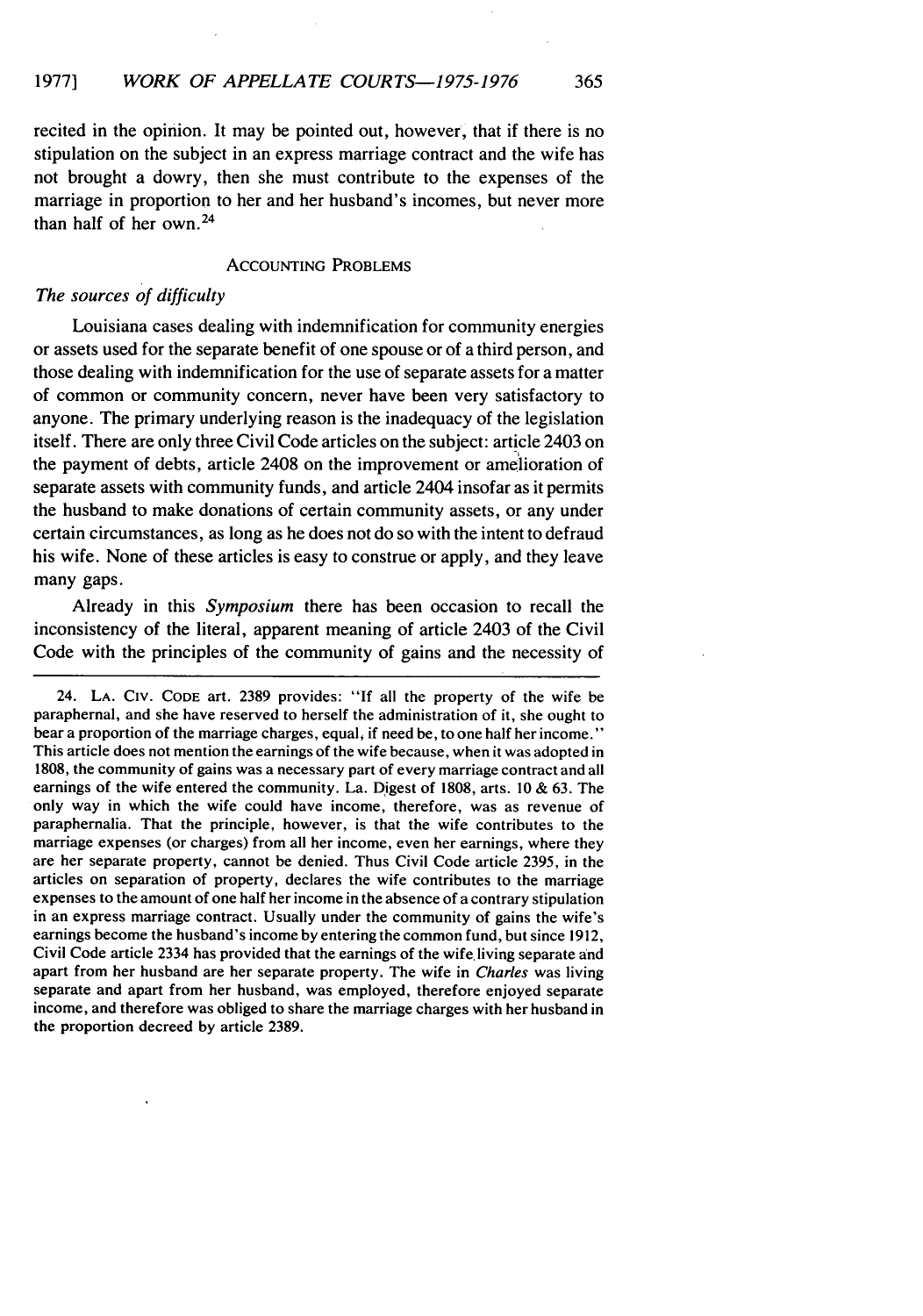construing that article, as it was in *Creech v. Capitol Mack, Inc.*<sup>25</sup> in a manner consistent with those principles. Because the community assets are part of the husband's patrimony (that is, because they are assets under his control, whatever the respective "interests" of the spouses in them), he may use them to pay his separate as well as community obligations, and even his wife's (necessarily separate) obligations if he wishes, and his creditors may obtain execution against the community assets to satisfy any obligation incurred by him before or during the regime; but inasmuch as the wife has no right to control community assets (whatever her "interest" in them) they do not form part of her patrimony, she may not dispose of them, and her creditors cannot obtain execution against them for her obligations. <sup>26</sup> Article 2408 has its limitations. Its terms foresee only "increases" and "improvements" to (already acquired) separate assets of one of the spouses. It does not mention acquisitions of separate assets with community funds, probably because acquisitions with community funds were always understood to be community assets, but it also neglects the problem of assets acquired partially with community funds and partially with separate funds. It is true that under words of article 2402 of the Civil Code superceded since 1912 even acquisitions with separate funds were community assets, but the Civil Code has never contained a provision specifically providing for an accounting in that case. Now that article 2402 has been superceded in part by article 2334 as amended since 1912, things acquired with separate funds are separate assets, but there is yet no article regulating the acquisition of a thing partially with separate assets and partially with community assets or energies. Finally, the husband's authority under article 2404 to donate movables by particular title to anyone without an accounting is limited only by the provision of the same article giving the wife or her heirs the right to demand from (the husband or) his heirs half the value of that disposed of by him "by fraud, to injure his wife." Not only is the fraudulent intent difficult to prove, but absent fraudulent intent there is no limit to the extent the husband may donate community movables by particular title.

The provisions and gaps in the legislation being what they are, it is no

<sup>25.</sup> 287 So. 2d 497 (La. 1973).

<sup>26.</sup> An exception was made by **LA.** R.S. 9:3584 (Supp. 1975). The married woman has no right to spend her earnings, though they are community funds. The woman may, of course, obligate herself personally before or after marriage. If she does so, but does not satisfy her creditor, he may obtain execution against any of her separate assets and also, by this legislation, against her *earnings* even though they are community assets. This legislation, therefore, gives the wife's creditor a security right to be exercised against her earnings; but if her earnings are seized by her creditor she will have to account to her husband for the amount on termination of the regime.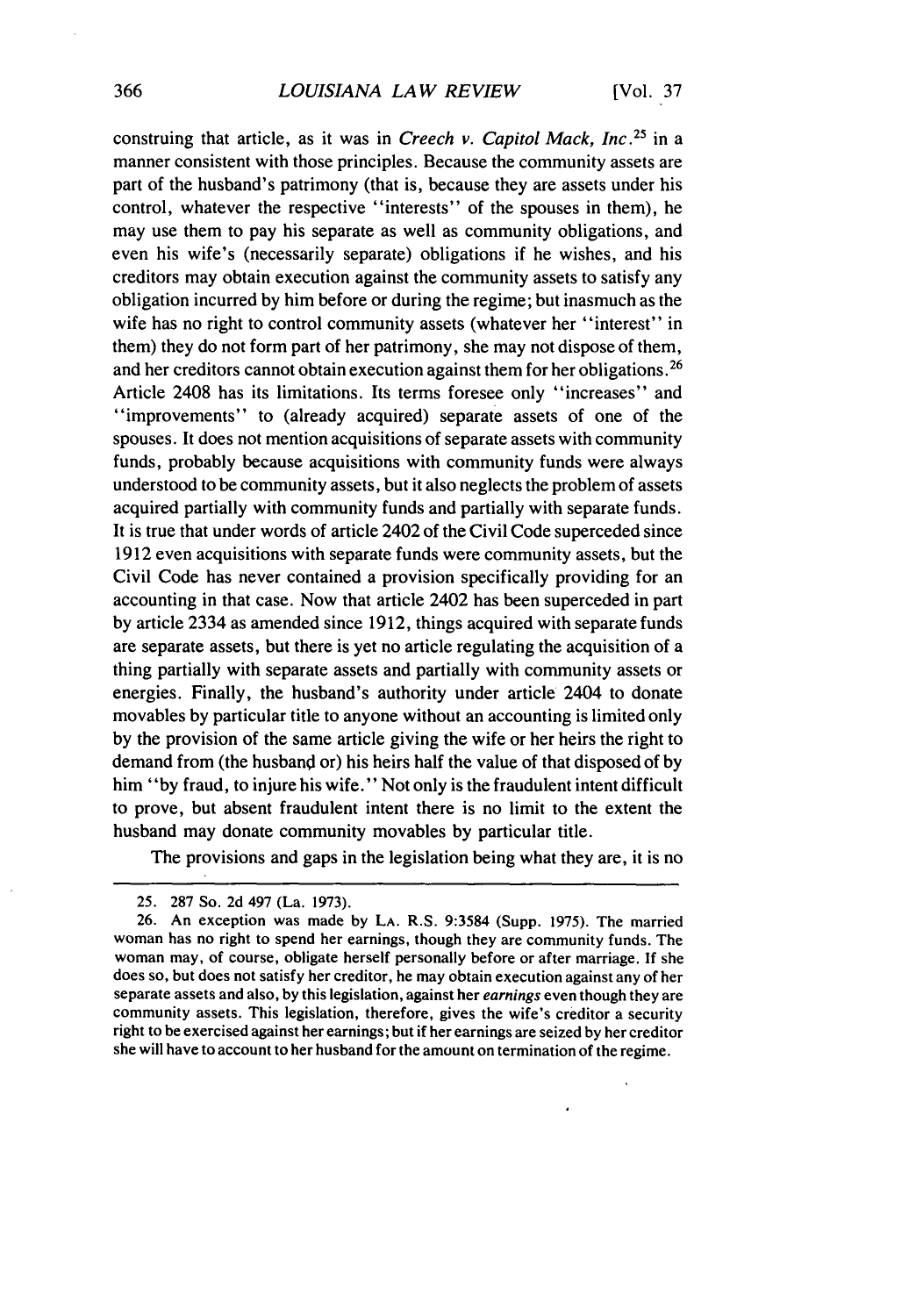wonder that accounting demands often have received solutions which do not satisfy anyone. Some of the accounting decisions of the past year fit in that category. They will be examined in the light of the remarks made above.

# *Life insurance*

Article 2408 of the Civil Code was applied in *T.L. James & Co. v. Montgomery*<sup>27</sup> to reach the result that no compensation was owed by the husband for premiums paid on his separately owned term life policy. The reasoning seems to have been that, inasmuch as a term life policy never has a cash surrender value, it cannot be said to have been "improved" or "augmented" by the use of community funds. The same line of reasoning was used in *Connell v. Connell<sup>28</sup>* in which, on separation from bed and board, the husband was allowed to recover one-half of that portion of the cash surrender value of a life policy, considered the separate property of the wife because it had been issued to her before marriage, deemed attributable to the payment of premiums with community funds and one-half of the full cash surrender value of a life policy issued the wife and considered a community asset because it had been issued to her during marriage.

As admitted in *Connell,<sup>29</sup>*the manner of dealing with such questions has not been uniform. The real question, however, is not whether previous decisions on the subject have been uniform, but whether article 2408 is applicable at all to the issues. From the language of article 2408 itself it seems that what is contemplated is an "increase" or "improvement" to a separate asset such as land or even a movable of permanent value, perhaps a jewel improved by cutting or mounting or a family portrait improved by being placed in a suitable frame. There it seems fitting that the rule should provide for an accounting of half the value of the "increases" or "augmentations" remaining at the end of the regime and appraised as of that time. The community funds expended are to be treated as community investments, if you will, rather than as loans, so as to avoid the owner spouse's having to pay the full cost of an improvement which has disappeared or decreased in value and yet oblige him to reimburse the other spouse on a scale commensurate with an increase in value attributable to the original cost. Fair as the rule may be, then, for the restricted kinds of cases mentioned, it does not seem at all appropriate when applied to premiums paid on insurance policies the proceeds of which will not be community assets, whether or not they may have a cash surrender value at any time.

<sup>27. 332</sup> So. 2d 834 (La. 1976).

<sup>28. 331</sup> So. 2d 4 (La. 1976).

<sup>29.</sup> *Id.* at **6,** 7.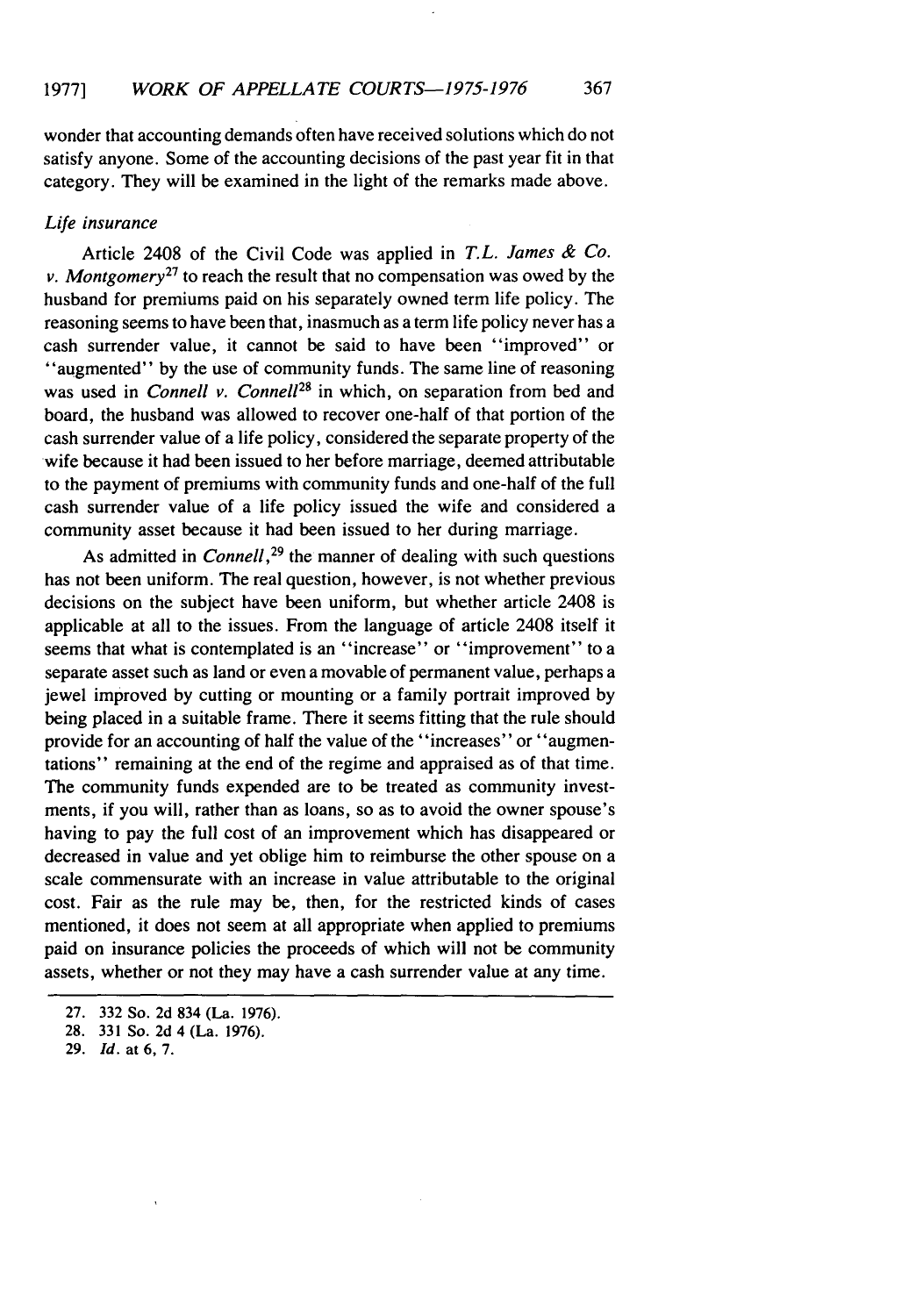# *LOUISIANA LAW REVIEW*

The problem admittedly is not without difficulty and it is to be hoped that the revision of the Civil Code now in progress through the efforts of the Louisiana State Law Institute will produce rules of sufficient detail to do justice in the particular situations which may arise. Some thoughts on the subject in keeping with the rules as they are now and with the principles underlying them nevertheless may be ventured.

The first notion demanding attention is that the husband is free to make donations of community movables, without having to account therefor, if he makes them without intent to defraud his wife of her eventual interest in the community assets. Whether the policy is a separate asset or a community asset, therefore, is irrelevant. There should be no accounting for premiums paid on a policy issued to the husband before or after marriage, whether term or otherwise, if the proceeds or avails are received by anyone other than the husband, unless it can be shown that the intent was to defraud the wife. In the latter instance the wife or her heirs should be allowed, at the end of the regime, to recover from (the husband or) his heirs in accordance with the rule of article 2404. If the husband or his heirs receive the proceeds or avails, however, then it must be asked whether the wife consented to his use of the community funds for his own benefit. In the latter case she very properly can be considered to have made him a donation and no indemnification should be due her. If, on the other hand, the wife has not consented, then the husband may not be allowed to use community funds for his selfish benefit. The most basic principle underlying the community of gains is that all advantages derived from the industry and assets of the spouses should be shared by them. Articles 2406 and 2408 not properly covering the situation, this principle must be implemented in an equitable manner under the authority of article 21 of the Civil Code. If the policy was taken out during marriage as well as paid for with community funds, the avails or proceeds may be deemed to come to him or form part of his succession as community assets, a conclusion already reached by the jurisprudence.<sup>30</sup> If the policy was acquired before marriage, but the premiums paid in part with community funds, then indemnifying the wife for one-half the premiums paid with community funds would not seem to be adequate. It would be consistent with the basic principle mentioned and the equity demanded by article 21 that the wife be allowed to recover the largest of the following amounts: one-half the premiums paid with community funds, or one-half that portion of the cash surrender value or proceeds paid to the husband or his succession that corresponds to that fraction of the total premiums which were paid with

**30.** *See* Comment, *Insurance and the Community,* 25 **LA.** L. REV. 492,499-501 (1965), and the cases cited therein.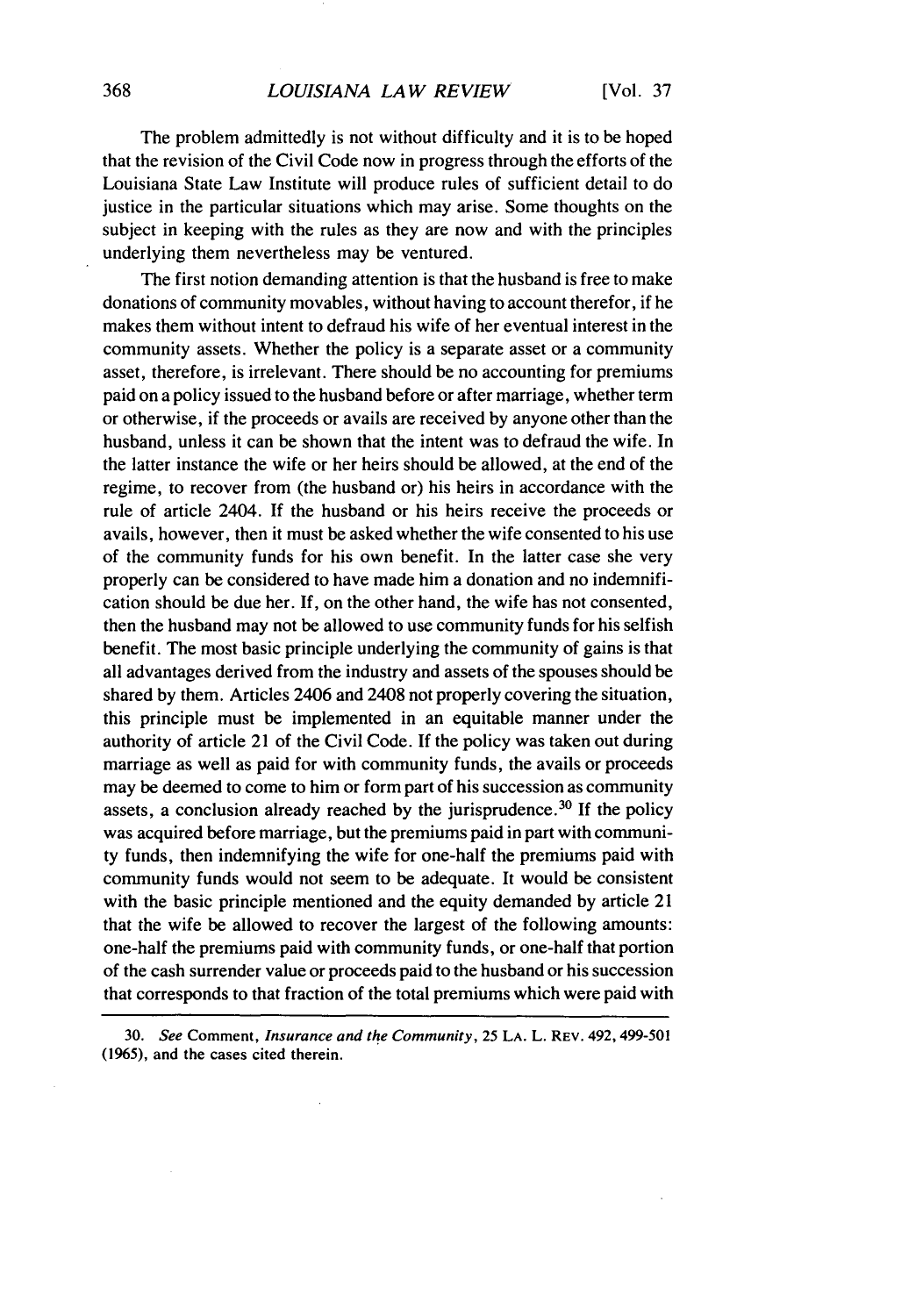community funds. It is true that under LA. R.S. 22:647 the cash surrender value paid the husband during his life or the proceeds paid to his succession on his death could not be executed against to satisfy the wife's claim, but there is no reason why other assets of the husband or his heirs could not be reached by her.

Premiums paid on life policies issued the wife before or after marriage, however, must be treated differently. Contrary to the jurisprudence, such policies are always separate assets of the wife, not community assets, for the wife cannot acquire a community asset through the expenditure of community funds. This is so because since 1912 an asset is not a community asset simply because it has been acquired during marriage. Under all amendments to article 2334 since 1912 it is necessary that the funds used be community funds and under article 2404 only the husband lawfully may expend community funds. If the wife uses community funds without the husband's consent, then she has misappropriated them to her own use, but the policy she purchases with them is hers alone. If she uses community funds with her husband's consent to purchase a policy in her own name, then it must be assumed the husband has made her a donation of the premiums and again the policy is hers alone. Finally if the husband purchases insurance placing the policy in his wife's name the transaction once more is a donative act and the policy is her separate property. For the same reason all premiums paid by the husband or with his consent on policies issued the wife must be considered donations to her not requiring any accounting. On the other hand premiums paid by the wife on her policies with misappropriated community funds should give rise to the same solutions given above for instances in which the husband uses community funds to pay premiums on policies payable to him or his succession. There seems to be no reason why they should be treated differently.

What has been said above is based entirely on the present legislation and its underlying principles as the writer appreciates them to be. Were he to recommend changes in the legislation, he would suggest that all premiums paid on insurance policies for the benefit of the spouses or their dependents be considered expenses of the marriage for which no accounting should ever be due between the spouses. On the other hand, if insurance is made payable to other persons, it would seem that the amount of premiums paid or of the cash surrender value or proceeds realized, whichever is greater, should be treated as unwarranted expenditures of community funds for which compensation should be given the non-consenting spouse.

#### *Profit sharing and retirement plans*

The most significant aspect of *T. L. James & Co. v. Montgom-*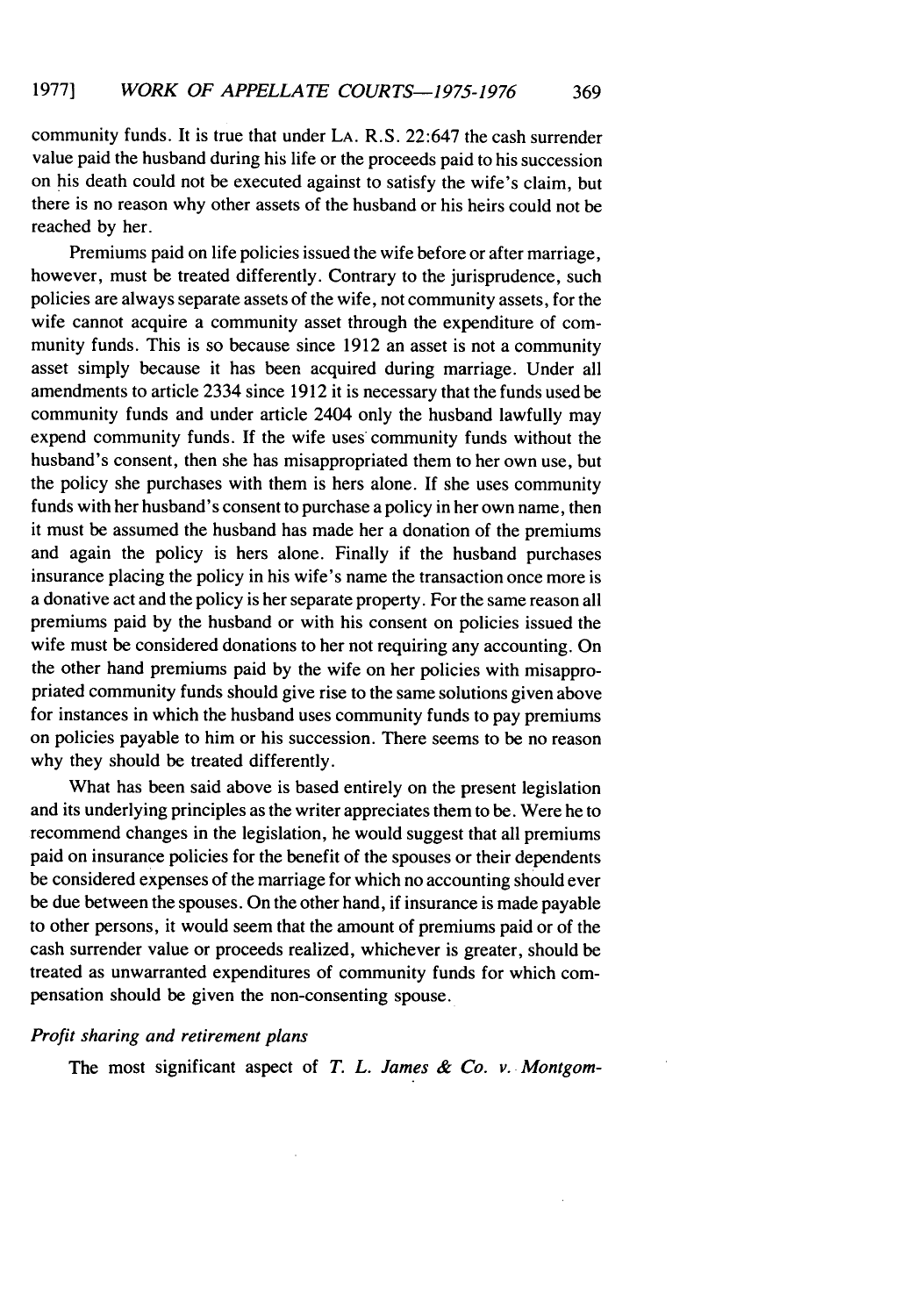*ery*,<sup>31</sup> however, was its effort to provide a sort of *arrêt de règlement* on the subject of employee profit sharing and retirement plans. The two main conclusions reached in the opinion on rehearing authored by Justice Tate may be restated as follows:

- 1. Employee profit sharing and retirement plan benefits reflect *earnings;* hence that portion of any benefit corresponding to earnings of an employee while married and living under the community of gains is a community asset.
- 2. The employee's designation, on plan forms, of a "beneficiary" to receive plan benefits on the death of the employee is an effective *contractual designation* of a third party recipient of plan benefits subject to the claims of (a) a surviving spouse under the community of gains [or other laws] and (b) forced heirs.

The writer long has urged that under the rules of the Louisiana community of gains as they stand now such benefits are community assets. Justice Tate noted this in his opinion and the writer hastens to add that he has not changed his mind about it. There is a point, however, perhaps minor, about which some comment must be made. Justice Tate states that "the value of the right to share proportionately in the fund **. . .** falls into the community [of that marriage] during which the *contribution* is made." As pointed out earlier, 32 sums representing earnings fall into the community if they were *earned during* the regime. If an employee married during a certain year, for example, and contributions were made at the end of the year for services rendered during the whole year, that year's contribution should be proportionately a separate asset and a community asset.

There is no need for the writer to discuss in detail the court's approval of the "contractual designation" of a beneficiary on death, for another of his colleagues is doing so.<sup>33</sup> For present purposes, at least, the writer assumes the correctness of this view--one based on the legislative authorization for such designations *implicit* in various statutes<sup>34</sup>—and also as-

<sup>31. 332</sup> So. 2d 834 (La. 1976).

<sup>32.</sup> See text preceding note 18, *supra.*

**<sup>33.</sup>** See The Work of the *Louisiana* Appellate Courts for the 1975-1976 Term-Successions and Donations, 37 **LA.** L. REv. 421, 435 (1977).

<sup>34.</sup> *See* 332 So. 2d at 854, 855 (in which Justice Tate cites and discusses the implications of **LA.** R.S. 23:638 (1966) and 47:2404 C (1972)). This part of Justice Tate's opinion deserves special recognition as an example of the manner in which what is implicit in newer legislation should be understood to affect what is stated differently in older legislation. Codes and collections of statutes cannot be amended each legislative session to reflect perfectly the implications of new legislation. This kind of revision can be made only periodically. In the meantime, the scholar and the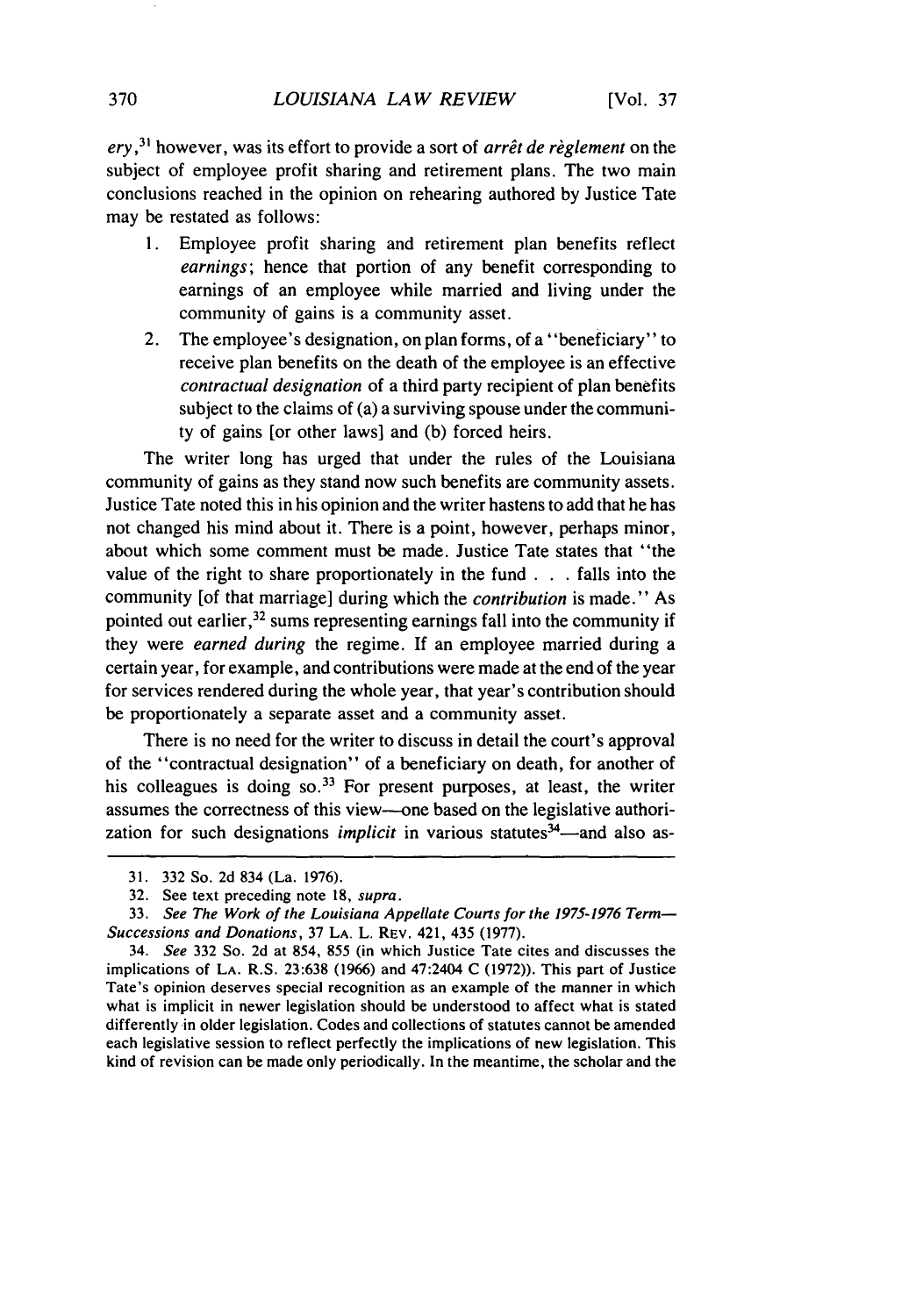sumes that the "contractual designation" is available to the wife as well as the husband employee even though their regime is that of the community of gains. These assumptions being made, however, it may be observed that a surviving spouse hardly has any right to demand any portion of the benefit from a "contractually designated" death beneficiary if he or she can receive adequate value for his or her one-half interest in the community assets (including the death benefit) by accepting other community assets in the partition. The surviving spouse, in other words, should not be deemed to have a right to the particular community asset disposed of through the "contractual designation," but, as in other instances, only to one-half the total of the community assets.<sup>35</sup> In the same way, assuming again that the "contractual designation" should be treated as if it were a donation so far as forced heirs are concerned, the forced heir should be required to abide by the rules on the order in which donations may be reduced in seeking to enforce his right to a legitime. Any other solutions would be too much at variance with the general law.

#### *Improvements to separate property*

One of the situations presented in *Palama v. Palama36* involved the right of the spouses as a result of (a) the expenditure of \$15,000 in community assets to improve the separate land of the husband, (b) the increase in the value of the improvements to \$25,000, (c) the loss of the improvements through fire, and (d) the recovery by the husband of \$25,000 in insurance proceeds in indemnification of the loss. The effect of the judgment was to give each spouse \$12,500, the correct amount, but the reasoning of the court hardly conforms to the legislation.

The court reasoned that the use of \$15,000 in community funds to construct the improvements entitled each spouse to half that amount from the insurance proceeds as his portion of "the community interest in the separate property" of the husband, not by reason of article 2408, but by reason of the advancement(?) or use(?) of community funds. Then the court treated the difference between the amount of the community funds so used (\$15,000) and the value of the improvements at the time of the fire (\$25,000), or \$10,000, as an "increase . . . due to community efforts"

scholarly judge must be depended upon to note what has happened and to construe the law accordingly.

<sup>35.</sup> Thus the wife whose husband has alienated a community asset with the intent to defraud her has no right against his transferee, who becomes owner, but only a right to damages from him or his heirs. LA. **CIv. CODE** art. 2404.

<sup>36. 323</sup> So. 2d 823 (La. App. 4th Cir. 1975).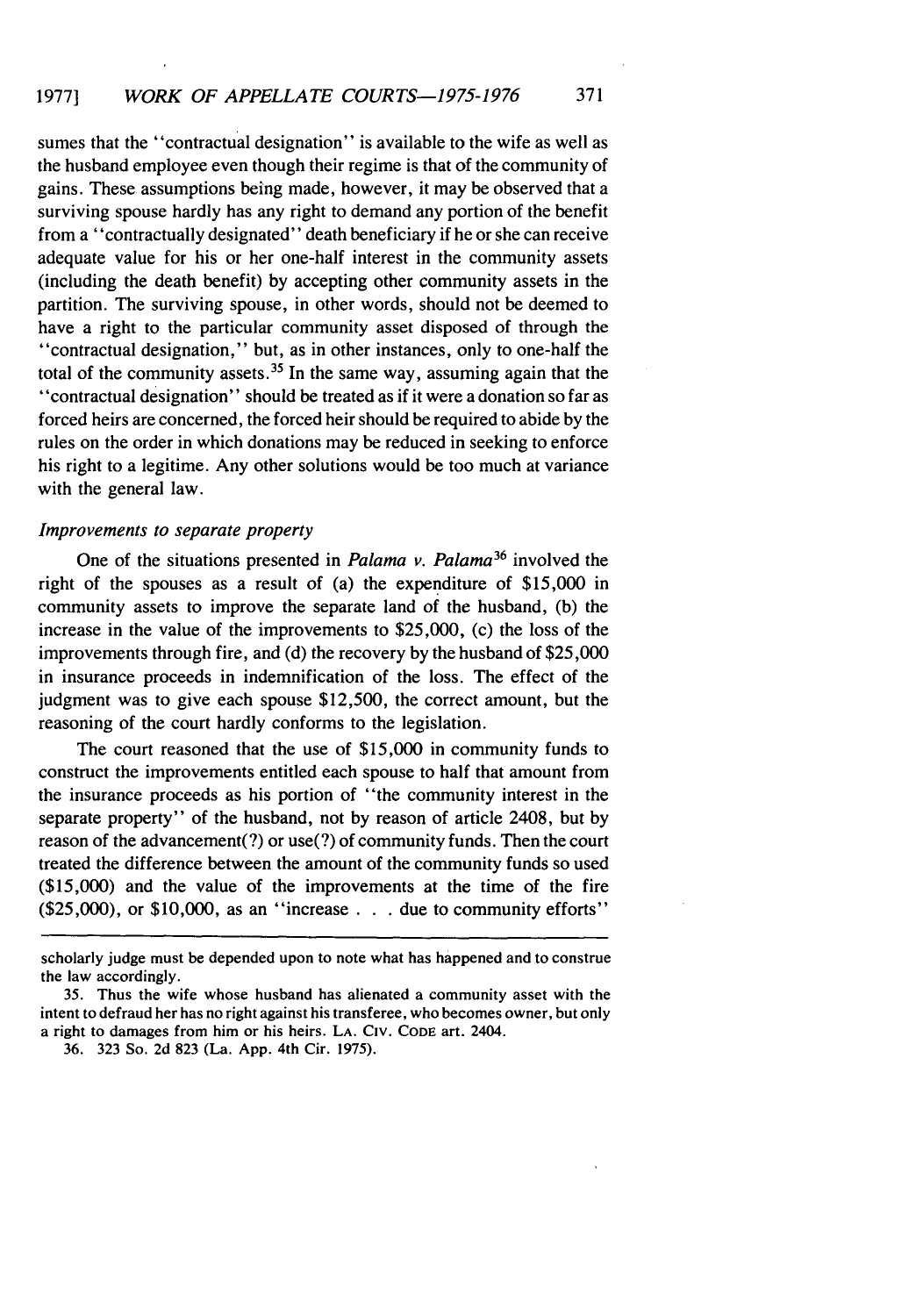which the spouses should share under the rule of article 2408. It is submitted that the correct reasoning would have been that the improvements belonged to the husband, that the insurance proceeds (\$25,000) therefore belonged to the husband, that the value of the improvements at the time of the dissolution of the regime was precisely the amount of the insurance proceeds representing the burned improvements (\$25,000), and therefore that the husband, as owner of the proceeds representing the value of the improvements, owed half their amount to the wife under the rule of article 2408.

Implicit in the court's reasoning was a misunderstanding of the meaning of article 2408. Under that article,<sup>37</sup> as long as an "improvement" to a separate asset is made through the expenditure of the spouses' energies or common funds, the owner of the separate asset owes the other spouse one-half the value of the improvement at the moment of the dissolution of the regime, whether that value is greater or less than the value of the energies or funds originally expended. The article does say that "no reward" (remuneration) is due if the increase in the value of one spouse's separate asset is attributable "only to the ordinary course of things, to the rise in the value of property, or to the chances of trade," but this statement must be understood to apply to increases in the value of property *not* improved through the expenditure of common energies or funds. The key word is "only." Once the improvement is made, the value of the improvement at the time of dissolution, whether more or less than the value of the original expenditure, is the basis of the accounting.

#### *Improvements to community assets*

There is no rule in the Civil Code expressly covering improvements to community assets with separate funds. Article 2408 treats the converse situation only. There is a gap in the legislation, therefore, and it must be filled by invoking equity under the authority of article 21 of the Civil Code. In seeking equity here, it seems most reasonable to apply the same kind of rule provided for by article 2408. The rule for restitution, therefore, should be that the spouse whose separate assets were used for the improvement should be given one half the value of those improvements at the dissolution

<sup>37.</sup> LA. **CIV. CODE** art. 2408: When the separate property of either the husband or the wife has been increased or improved during the marriage, the other spouse, or his or her heirs, shall be entitled to the reward of one half of the value of the increase or ameliorations, if it be proved that the increase or ameliorations be the result of the common labor, expenses or industry; but there shall be no reward due, if it be proved that the increase is due only to the ordinary course of things, to the rise in the value of property, or to the chances of trade.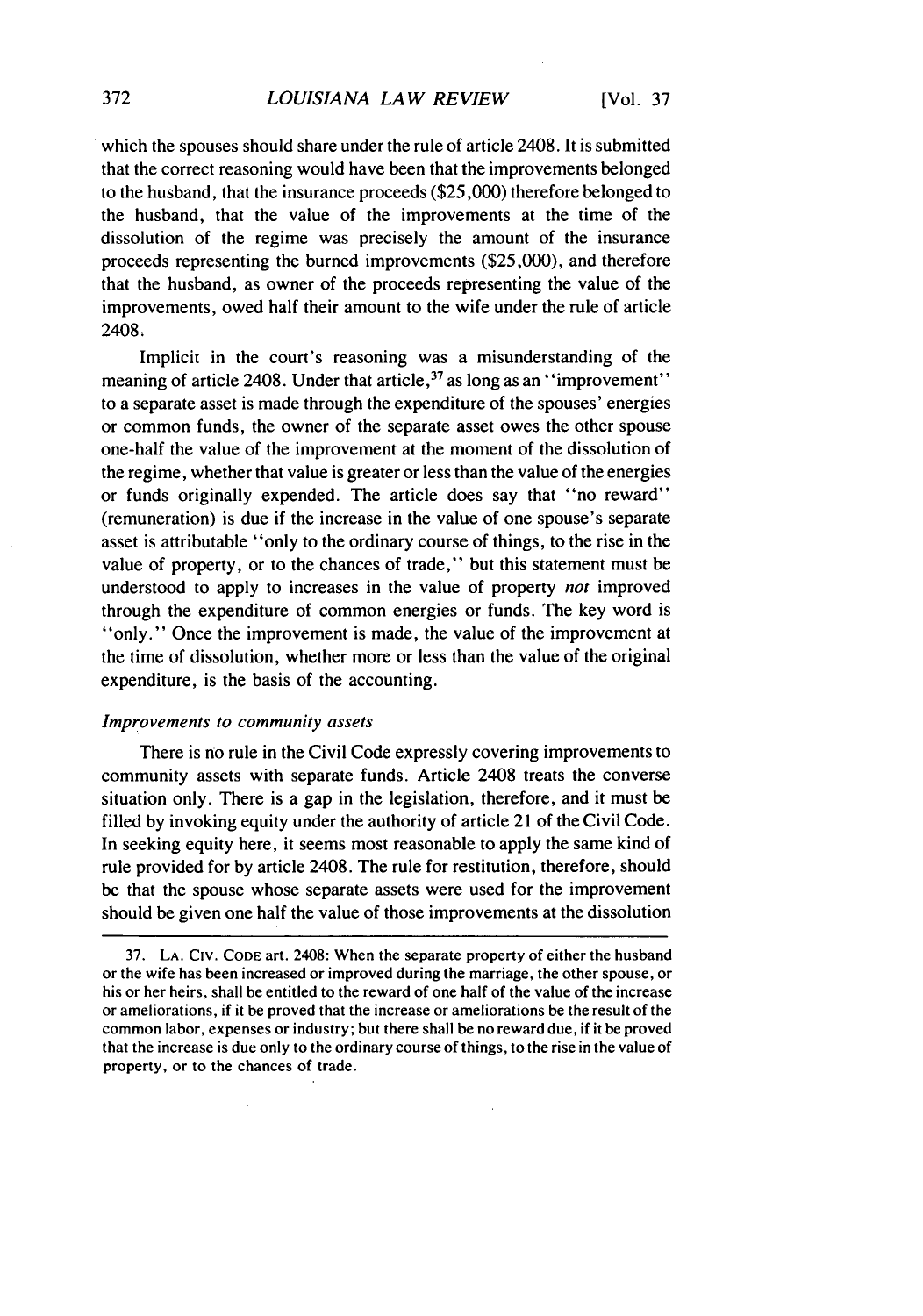of the regime. *Palama v. Palama,38* however, based restitution on the amount of separate assets used to improve a community asset without inquiring into the value of the improvement attributable to the expenditure as it stood at the time of the dissolution of the regime. A similar solution was reached in *Emerson v. Emerson,39* but there the error was compounded by treating the wife as entitled to "paraphernalia" "delivered to her husband [and] used for his benefit or for the benefit of the community." Civil Code article 2391 and other legislation do allow the wife to recover paraphernalia in his hands, but this was not such a case. The funds had been placed in a joint account and apparently used with her consent to make alterations to the family house, a community asset. Here a rule similar to that in article 2408 is more appropriate.<sup>40</sup>

#### *Administration and fruits of the wife's paraphernalia*

Under article 2386 of the Civil Code, before its amendment in 1944, the fruits of the wife's paraphernalia were community assets unless she administered the paraphernalia *alone.* Under the 1944 amendment to the article, however, the fruits of the wife's paraphernalia are community assets unless she has recorded a declaration "that she reserves all of such fruits for her own separate use and benefit and her intention to administer such [paraphernal] property separately and alone." The majority opinion in *Guilott v. Guilott<sup>41</sup>* construes the amended article to mean that, without the recorded declaration, the fruits of the wife's paraphernalia are community assets. Apparently counsel—and certainly a dissenting judge—argued that the fruits of paraphernalia could be the wife's separate assets, in spite of her failure to record the declaration, if she *in fact* administered the paraphernalia herself, thus treating the recordation of the declaration as no more than one way in which the wife might prove her separate administration of the paraphernalia. The writer submits that the amended article could not be clearer on the necessity of the recordation of the declaration if the fruits of paraphernalia are not to be considered community assets.

The dissenting opinion in *Guilott,* nevertheless, compels one to ask whether the wife has any right to administer her paraphernalia, and therefore, any right to demand the possession of those assets from her husband, if she has not recorded the declaration mentioned in article 2386.

41. *Id.*

<sup>38. 323</sup> So. 2d 823 (La. App. 4th Cir. 1975).

<sup>39. 322</sup> So. 2d 347 (La. App. 2d Cir. 1975).

<sup>40.</sup> A similar misapplication of art. 2391 is to be found in *Guilott* v. *Guilott,* 326 So. 2d 551 (La. App. 3d Cir. 1976).